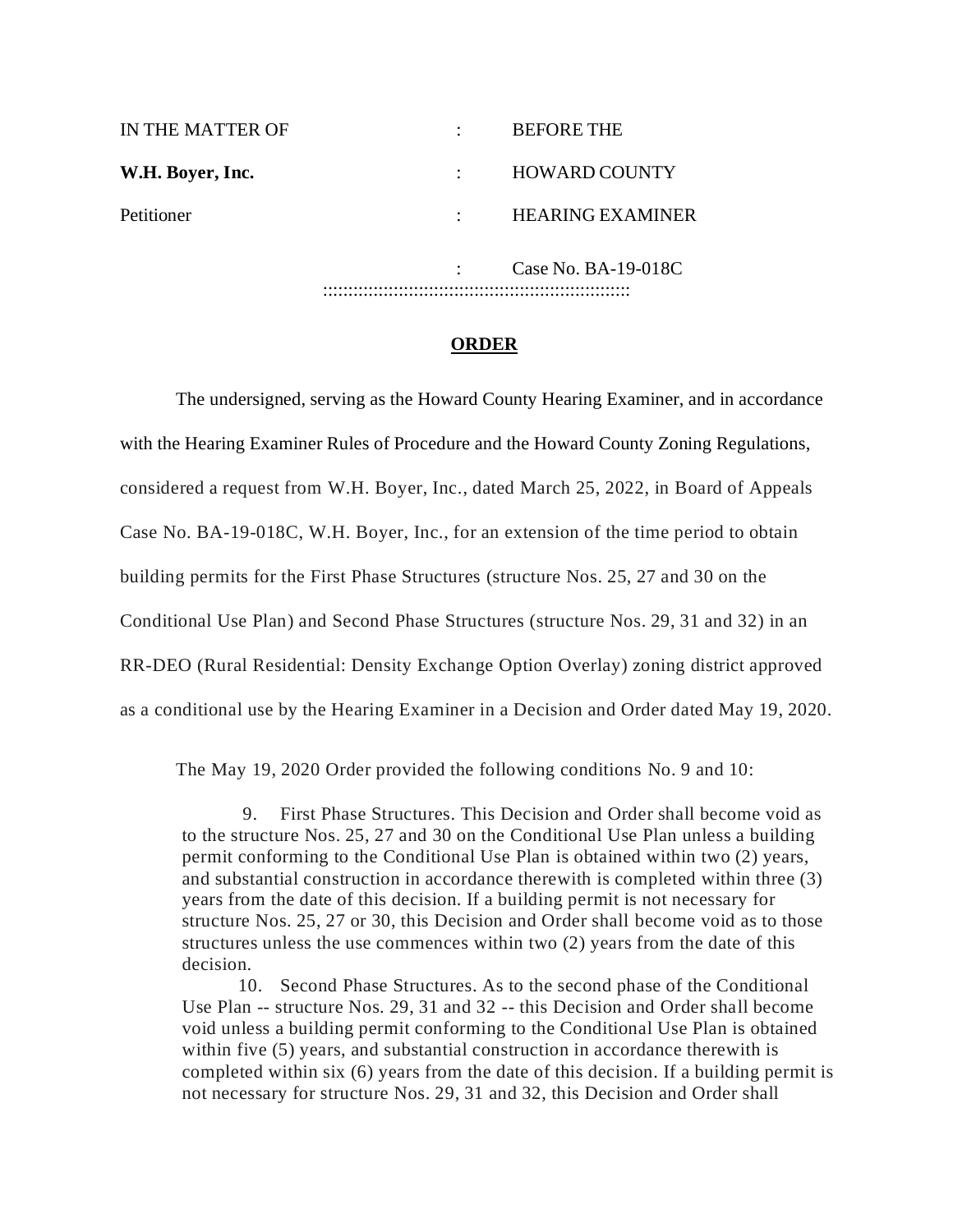become void as to those structures unless the use commences within (5) years from the date of this decision.

Under Section 131.0.I.3. of the Howard County Zoning Regulations:

- a. Except as provided in Subsections b, c, d and e below, a Decision and Order approving a Conditional Use shall become void unless a building permit conforming to the plans for which the approval was granted is obtained within two years, and substantial construction in accordance therewith is completed within three years from the date of the decision. A Decision and Order approving a Conditional Use for which a building permit is not necessary shall become void unless the use commences within two years from the date of the decision. If a decision is appealed, the time period for the use being appealed shall be measured from the date of the last decision.
- b. The Hearing Authority may approve a phasing plan, in which only the first phase of a Conditional Use plan is subject to the time limits given above. The approval for future phases shall become void unless such phases are completed within a time period specified in the Hearing Authority's Decision and Order.
- c. The Hearing Authority may grant as many as two extensions of the time limits given above. The extensions shall be for a period of time not to exceed three years each, and may be granted in accordance with the following procedures:
	- (1) A request for an extension shall be submitted by the property owner prior to the expiration of the Conditional Use approval, explaining in detail the steps that have been taken to establish the use.
	- (2) The property owner shall certify that a copy of the request for an extension has been sent by certified mail to adjoining property owners and to the addresses given in the official record of the Conditional Use case for all persons who testified at the public hearing on the petition.
	- (3) The Hearing Authority shall provide opportunity for oral argument on the request at a work session if requested by any person receiving notice of the request. If no response is received within 15 days of the date of the written notification, a decision on the request may be made by the Hearing Authority without hearing oral argument.
	- (4) The Hearing Authority may grant the request if it finds that establishment of the use in accordance with the approved Conditional Use plan has been diligently pursued. If oral argument is presented on the request, the Hearing Authority may deny the request if any of the oral arguments allege that changes have taken place in the circumstances which led to the original decision to approve the Conditional Use.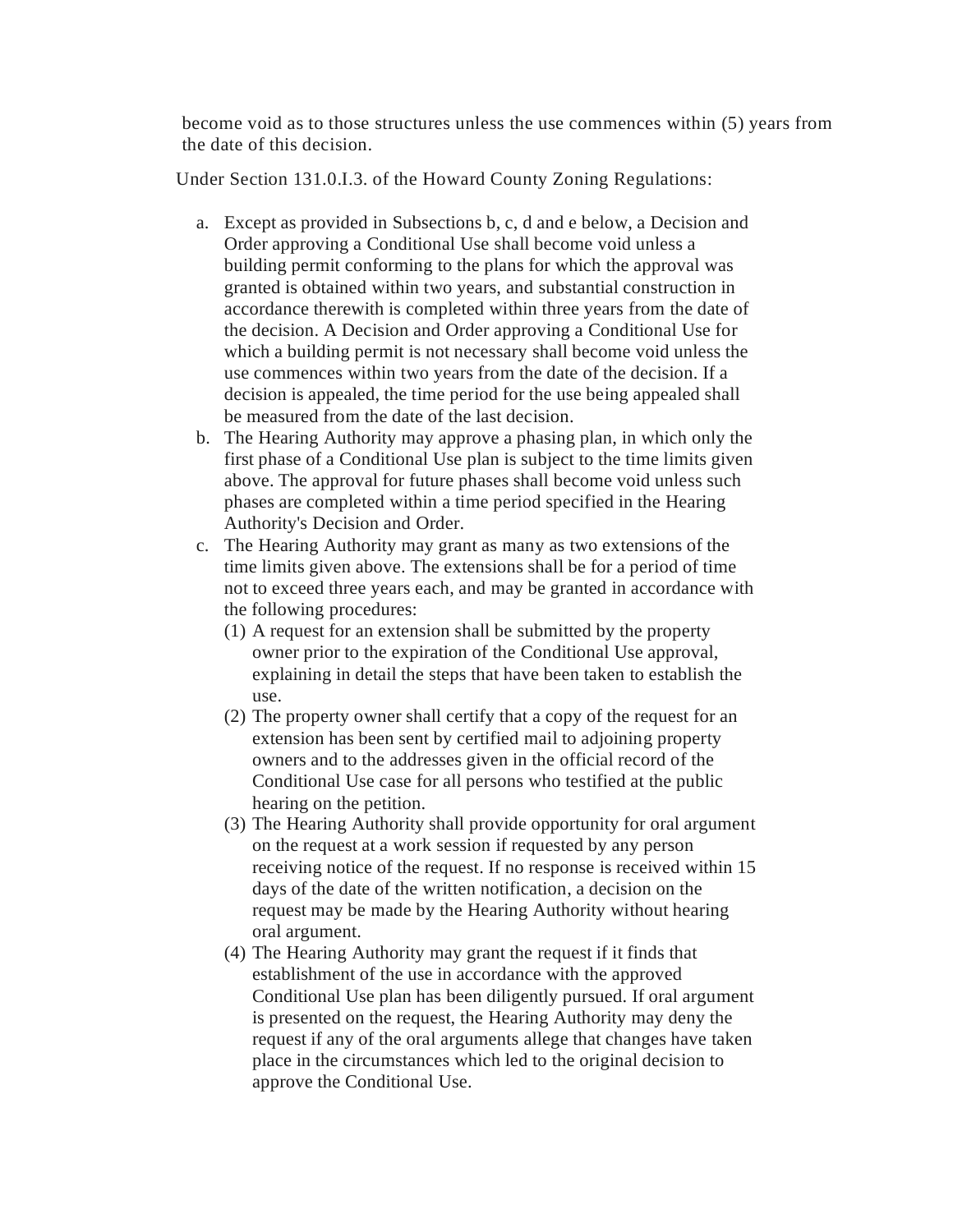In a letter dated March 25, 2022, and delivered to the County on the same day, and in accordance with Section 131.0.I.3.c. of the Howard County Zoning Regulations, the petitioner requested an extension of two (2) years of the time allowed to obtain building permits. While the request does not expressly request an extension to substantially complete all improvements of the First Phase and Second Phase Structures, it is assumed that such request was implied. In accordance with Section 131.0.I.3.c.(2) of the Howard County Zoning Regulations, the petitioner's counsel certified that he sent copies of the extension request to the adjoining property owners March 25, 2022. (There was no opposition at the hearing in the matter and no one other than the petitioner and petitioner's representatives testified at the hearing.) Fifteen (15) days have now passed since the date of the letter on which certified letters to the adjacent property owners were sent. No person receiving notice has requested to be heard and no response has been received by any of the adjacent property owners. Thus, under Section 131.0.I.3.c.(3) of the Howard County Zoning Regulations a decision may be made without hearing oral argument.

Having read and considered the Petitioner's request, I find under Section 131.0.I.3.c.(4) of the Howard County Zoning Regulations that the Petitioner has diligently pursued the establishment of the use in accordance with the approved conditional use plan, that the extension request was timely filed and that despite proper notice no adjacent property owners have responded or requested to be heard on the matter.

Based upon the foregoing, it is this 5<sup>th</sup> day of May 2022, by the Howard County Hearing Examiner, ORDERED that:

As to the First Phase Structures, the two-year time period for obtaining necessary building permits as required by Section 131.0.I.3.a. of the Howard County Zoning